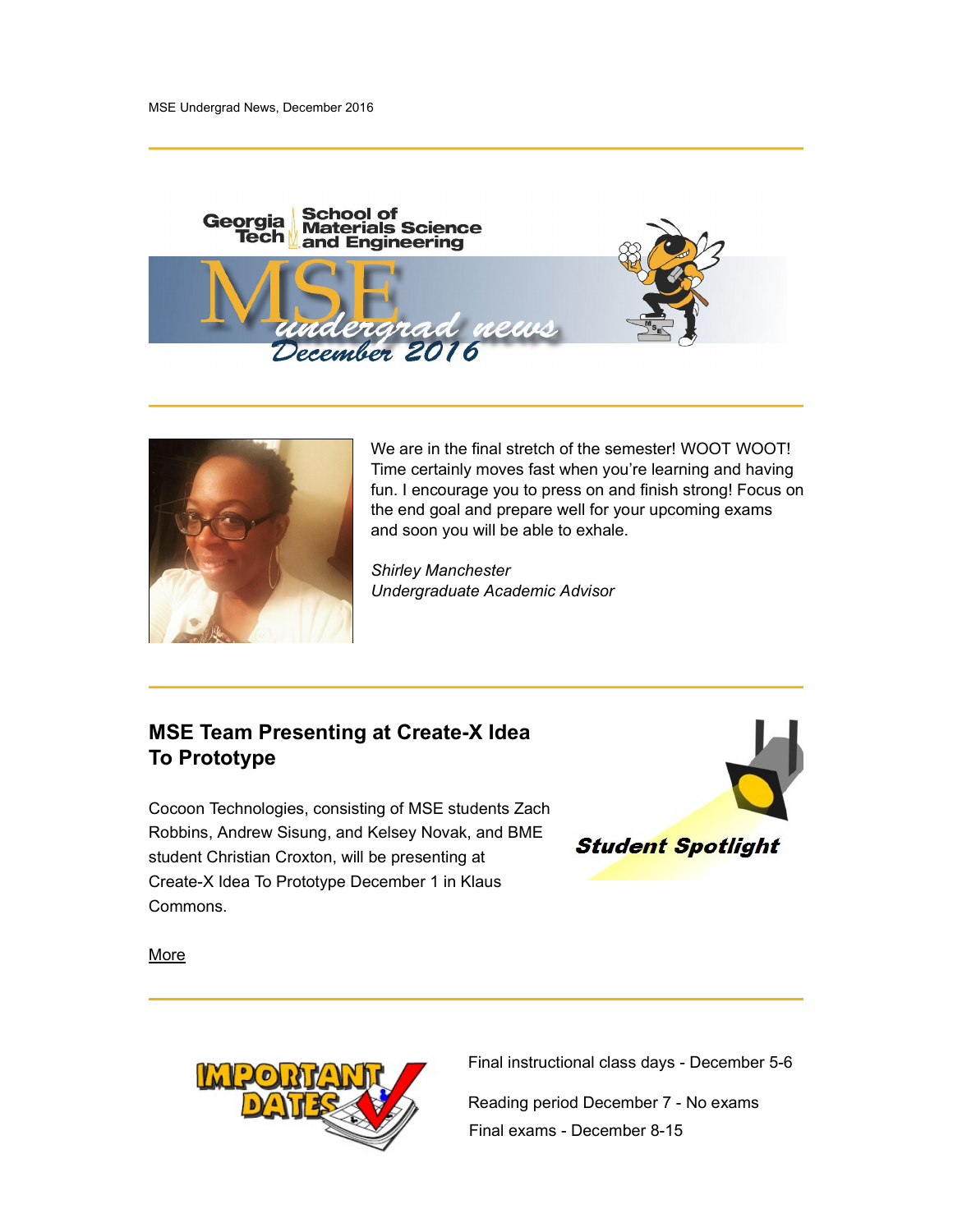## Freshmen First December 7 at 3:00

Join faculty staff and other students as we high five GT's freshmen on Yellow Jacket Alley as they approach their first final exams. Waffle House, Chik-fil-A, and other sponsors will provide food and treats.



More info



# Goldwater Scholarship On-Campus Deadline **Extended**

Are you passionate about STEM research? Is your GPA a 3.7 or higher? The Goldwater Scholarship, which provides up to \$5,000 of undergraduate funding, may be a great fit. The deadline for GT students to apply is December 8. To learn more about the scholarship and how you can receive feedback and support as you prepare your application, email Kathryn Meehan.

# Spring 2017

January 5-13 at 4:00pm ET.

MSE Permit Requests: Please include the following with your request:

- Name
- Tech ID number
- Course name / number / CRN# / section number
- Request explanation

If you've received an error message when trying to register for a MSE class although you're an MSE major it might be due to:

- Missing prerequisites
- Still showing as outside major (Change of Major form not processed)
- Overload error the class is full

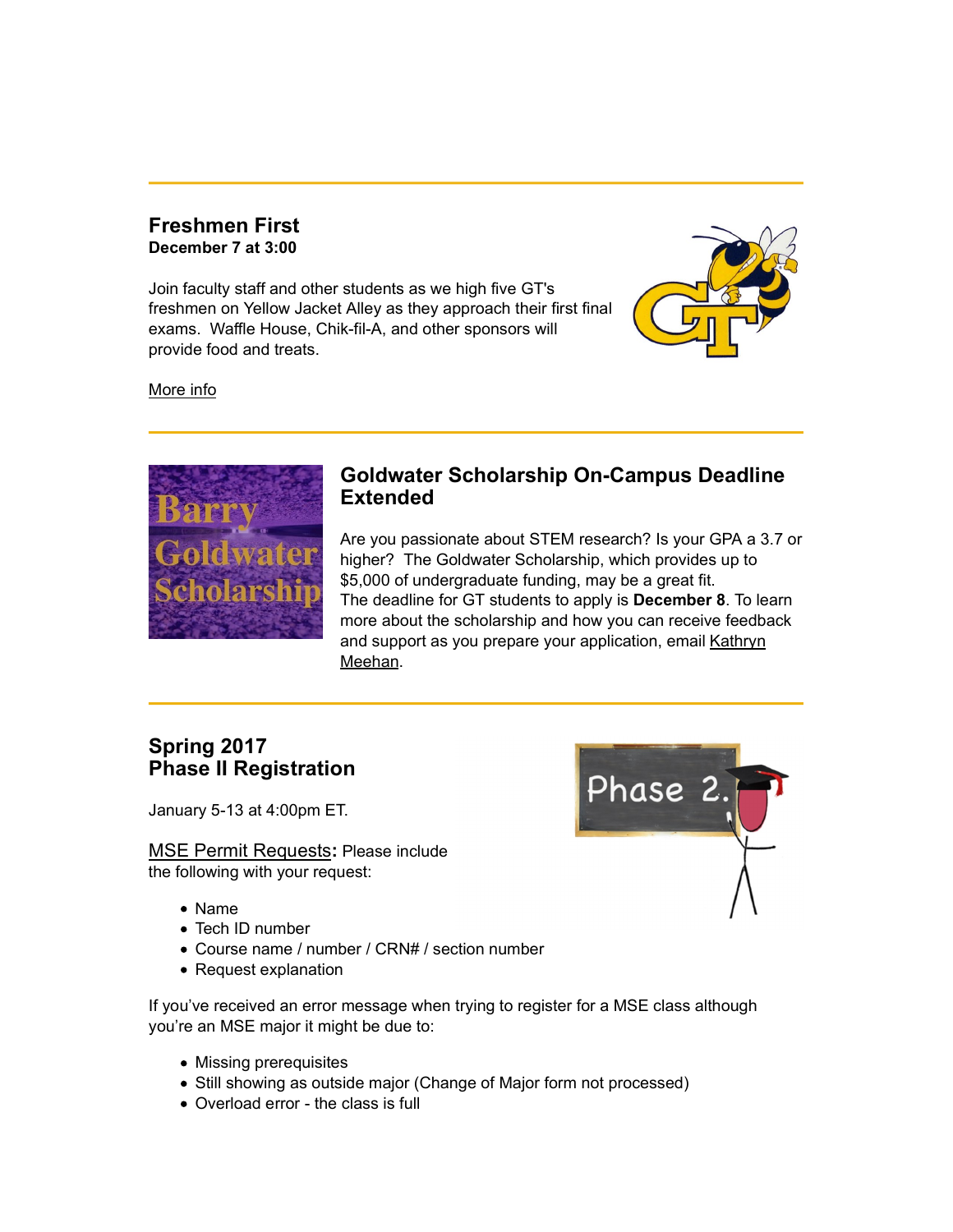Explanation and instructions will be given once you've submitted your requests/inquiry to registration@mse.gatech.edu.

# Take SPAN2001 & SPAN2002 Abroad This Summer

You can earn 6 hours of Humanities through SPAN 2001<br>and 2002 in 5 weeks in Spain. You can test into the and 2002 in 5 weeks in Spain. You can test into the program, so even freshman who have had Spanish in middle or high school (but not at Tech) can test into the 2000 level and go on the trip.

More info



# Two new Modern Languages course for Spring 2017

ML 2813E 30531 M 4-6 Marginalization and "Otherization" in world literature and cultures

This team-taught course is designed for ALIS, GEML, and IAML majors and combines comparative literary and cultural analysis with international community outreach. This course is taught is team-taught in English by representatives from various language groups within ML.

ML 3813H 30563 MW 3-4:30, T 5-7 Green Screens: Environments in Global Cinema Documentary, fiction, shorts, and experimental work form around the world, including a focus on the Arctic and impact of climate change



The Success Summit is a once a semester half-day program especially designed for Tech students who want to make changes and improve academically. Students attending Summit participate in a series of workshops and panels to help them set goals for the upcoming semester. Friday, January 6, 1:00 – 5:00pm

### Resume and Career Fair Prep

January 19, 11:00am, Student Success Center, Presidential Suite B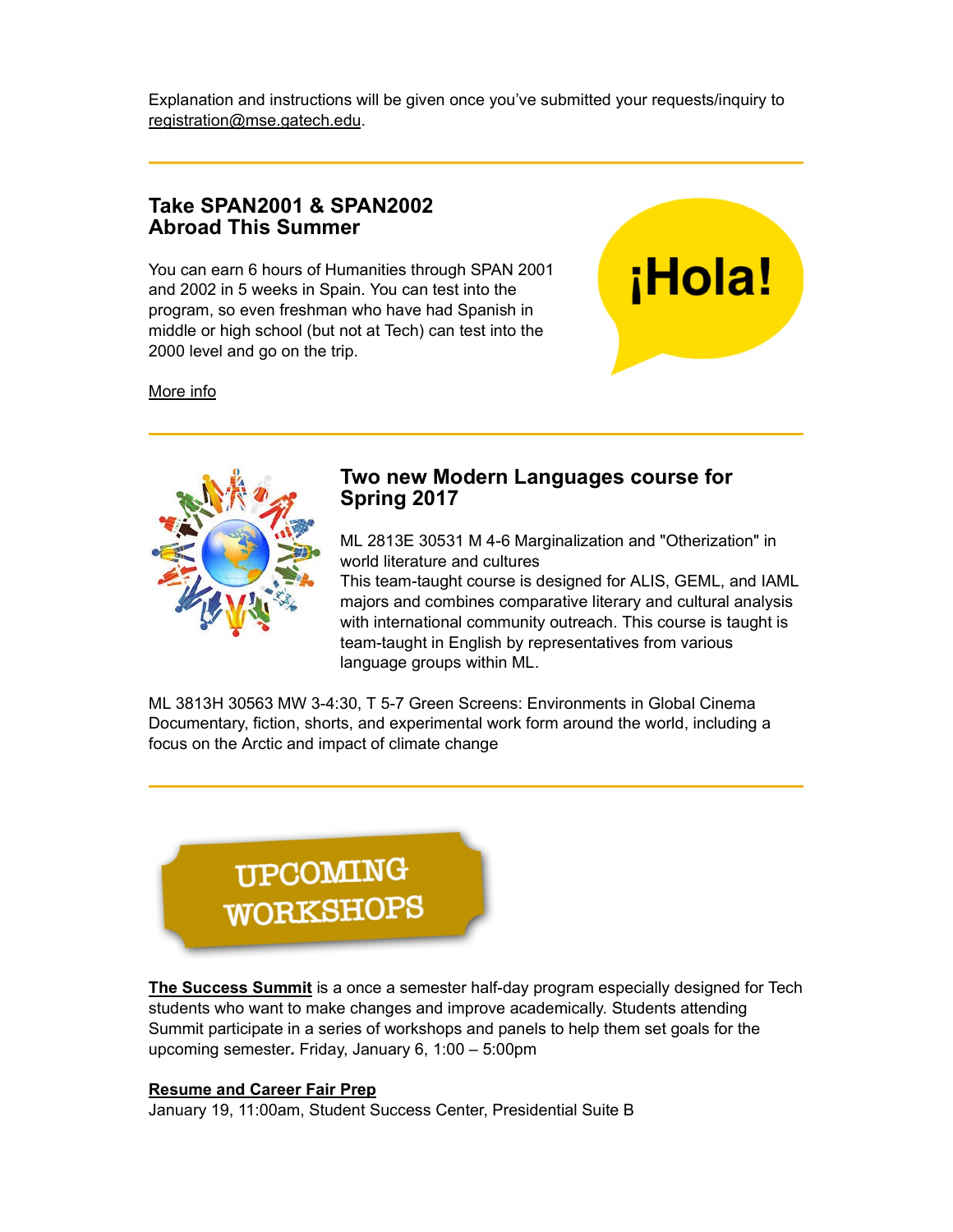#### Navigating CareerBuzz and the Career Fair

January 26, 11:00am, Student Success Center, Student Success Center, Press Room A

### Mock Interview Week - January 24-27

9:00 – 3:00 each day, Registration deadline - December 9, 2016

# Upcoming Company Information Sessions

Navair/NAWCWD Overview, January 31, 5:30 pm Student Success Center – President Suite C & D

Click here





# Mandatory MSE Ethics Requirement!

There is a mandatory Ethics requirement for the MSE degree. These course options are different than the GT Ethics course options shown in the GT catalog. SENIORS, please check your DegreeWorks page via **Buzzport** to see if you have met this requirement. If not, and you're planning to graduate

Spring 2017, you will need to pick up a course before the end of Phase II Registration (January 13, 2017).

The MSE Ethics course options are listed in your Degree Works page under Core Area "F" and are as follows: CS, 4001, 4002, PHIL 3105, PHIL 3109, PHIL 3127, PHIL 4176; HTS 1084, HTS 3032; INTA 2030; LCC 3318 or PUBP 3600.

Courses HTS 2084, HTS 3032, INTA 2030 & PUBP 3600 can be used to satisfy multiple requirements.

#### See social sciences course listing here.

Scroll to the bottom of page to see the color options to know how to choose your course(s).

See humanities course listing here.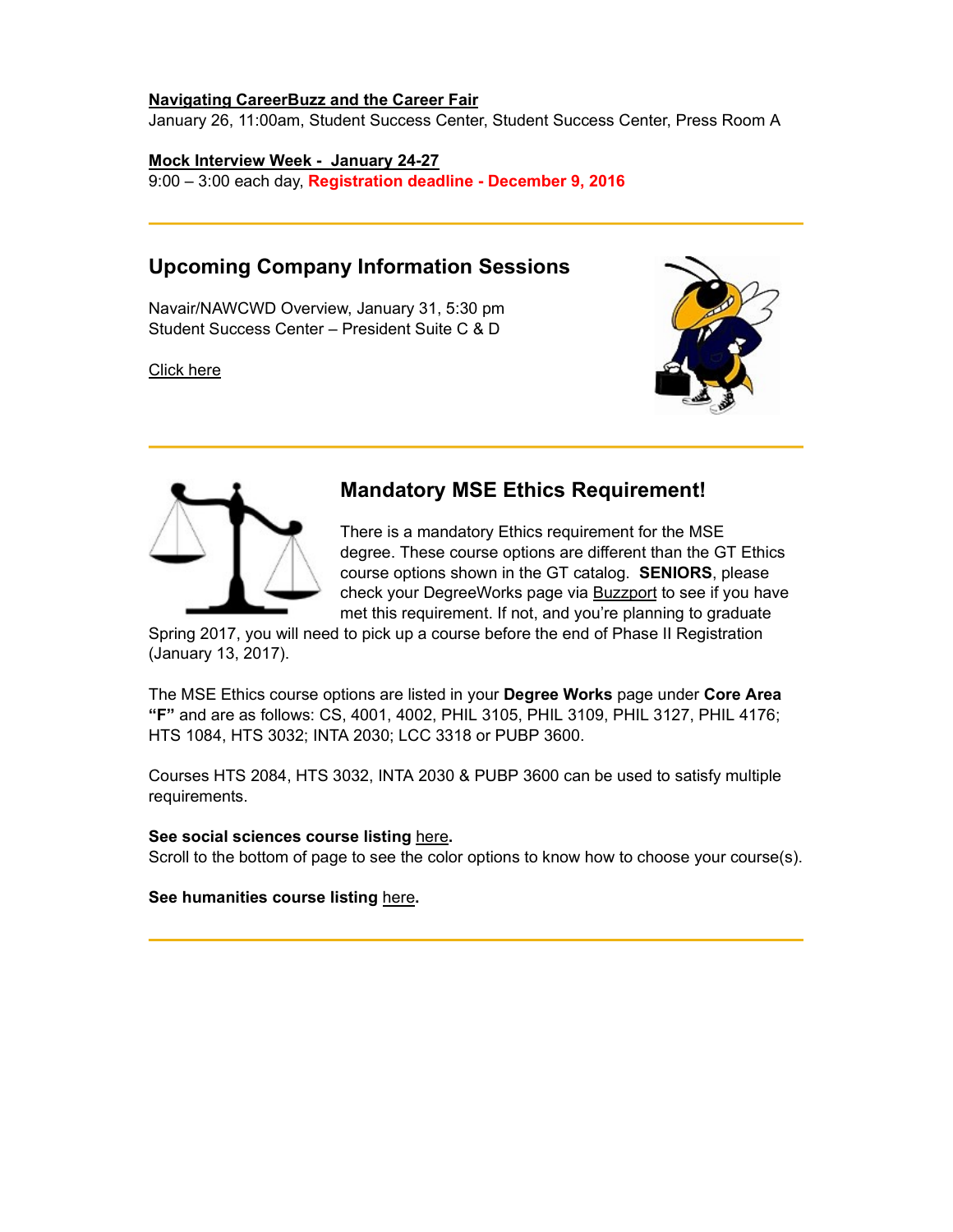- Create or update your resume
- Email your resume to Renita Washington and let her know you are interested in research - she will distribute it to the MSE faculty
- If you know who you'd like to work with, you can contact the faculty member directly. Faculty contact information.

Undergraduate Research Opportunities Program (UROP) Ga Tech's structured and official process Undergraduate Research Program

Undergraduate research is not limited to MSE.





# How to declare a concentration

Declaring a concentration should be done by the beginning of junior year and is required to graduate.

It's easy. Here's how.

Academic Coaching

Counseling Services

Tutoring Services

**Community Service Information** extended to the **Resources** 





Don't forget to backup your data to external entities like the Cloud, portable hard drive, USB, etc.